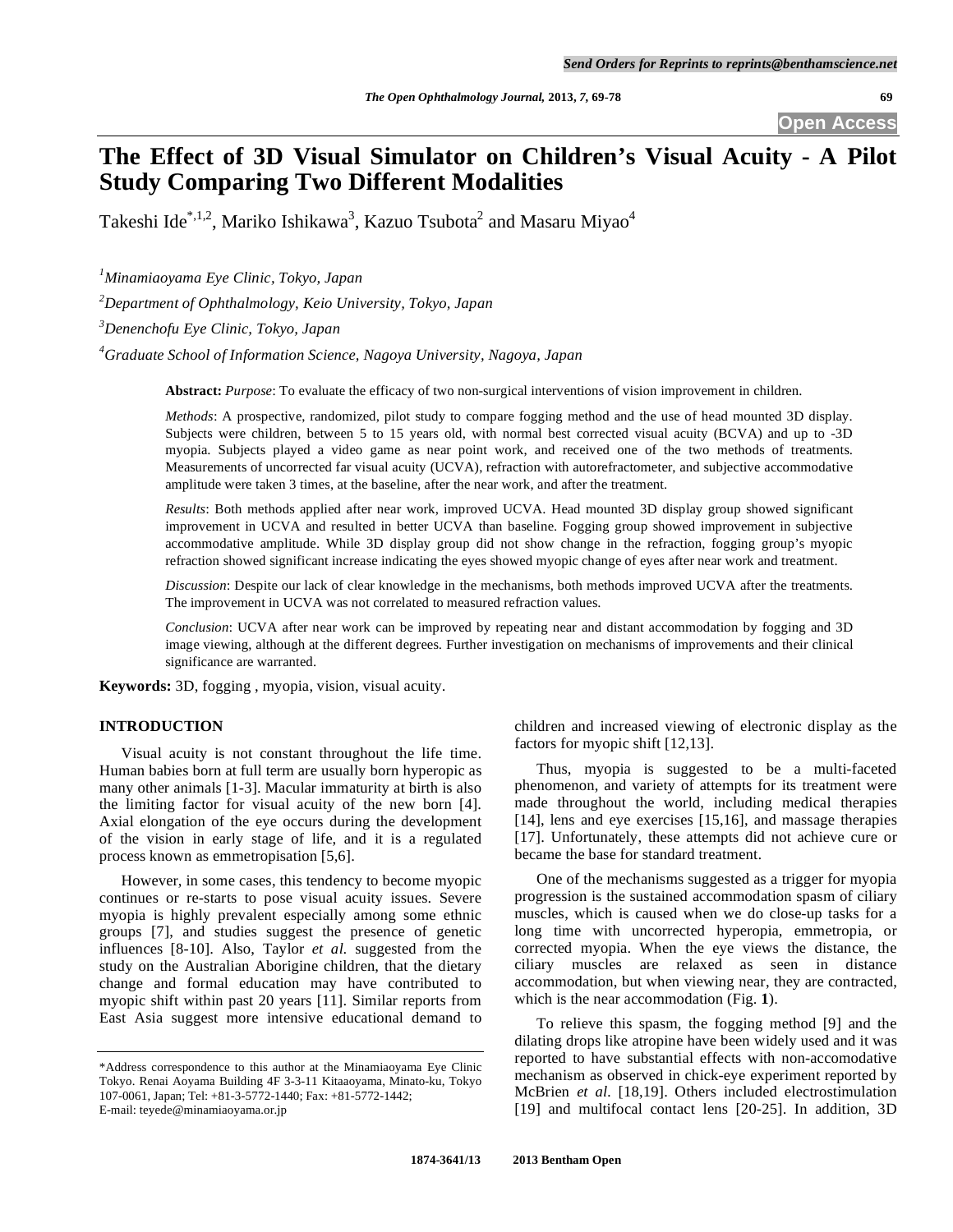

**Fig. (1).** During the far accommodation, ciliary muscles relax, and the crystalline lens thickness decreases. On the other hand, ciliary muscles contract during near accommodation resulting in thicker lens.

image stimulator which was approved as a medical device has been used in our clinics for purposes such as relaxing the over-tensed muscle [26,27]. In our clinical impression, these two modalities work, but we have not reported the short-term and long-term effect on the UCVA.

 In this pilot study, we aimed to compare the short-term effects of these two modalities (fogging and 3D image) for the purpose of developing the effective care for myopia in the future. Our objective is to determine the effects of two methods on visual acuity after near work burden. We believe this is a rare original study on pediatric subjects, since some studies were conducted with youth and adults [28,29].

# **MATERIALS AND METHODS**

We performed a prospective randomized study comparing two methods of non-surgical intervention. Planned enrollment was 25 children. Subject inclusion criteria were healthy children, between 5 to 15 years old, with BCVA of 20/20 and within -3D of myopia. The children and their parents or legal guardians must be willing to comply with the instructions during the treatment, able to come to clinic for the study, and come to the follow-up visits. Exclusion criteria include inability to follow instructions, and having active ocular diseases.

 The procedures used conformed to the tenets of the Declaration of Helsinki, and an informed consent was obtained from both the patients and the parents or legal guardians after being given an explanation of the procedures to be used. The study was approved by Institutional Review Board (IRB).

 Subjects were age-matched and randomly assigned to two groups: Group A, a binocular vision tester for fogging; Group B, head mounted 3D display. Measurements were taken at three time points: before the 30-minute near work, after the task, and after the treatment with one of the two modalities (Fig. **2**).

 Measured parameters were: UCVA, refraction with autorefractometer, and subjective accommodative amplitude using an existing subjective accommodometer, D'ACOMO (World Optical Corporation, Kyoto, Japan). D'ACOMO is a system designed to measure the accommodative power in as setting of natural gaze by fixation on a target. In the image display, the viewer sees the object moving from 50 cm to 5 cm at the speed of 0.2D/sec. For the evaluation of UCVA, we have selected Log MAR visual acuity, which is the logarithm of the minimal angle resolution. It is one of the most widely accepted scientific expressions of vision and better suited to the statistical analysis of the data. Log MAR VA of 0.0 is equivalent to 20/20 in common fraction system by foot unit and 1.0 in decimal system. Log MAR of 1.00 is 20/200 or 0.10; and, Log MAR of -0.1 is about 20/16 or 1.20 [30]. As the Log MAR VA is smaller, vision is regarded better. The refraction determined by autorefractometer provides the information of the level of refraction. In this measurement system, the negative value such as -10 D (diopter) is myopia, emmetropia is 0, and hyperopia is positive value. Spherical equivalent refraction is equal to the algebraic sum of the value of the sphere and half the value of the cylinder.

 The near work is the video game played on handheld portable player for 30 minutes. The subjects played the same game program continuously as the near work, using complete correction by trial frame and lenses.

Treatments for two groups were as follows:

 Group A, Fogging by D-5000 AUTO (World Optical Corporation, Kyoto, Japan), which is designed to relieve habitual near accommodation. The apparatus shows the 6 scenes of stereoscopic photos to the viewer, indirectly stimulating ciliary body muscle to relieve its tension [31]. This is called fogging and known to lessen eye strain and realign the line of vision parallel. The images let the patient eyes to track from near scenery to distance view, from  $+3.00D$  (fogging) to  $\pm 0.00D$  to  $-1.00D$  (resting position of accommodation) during 5-minute treatment time.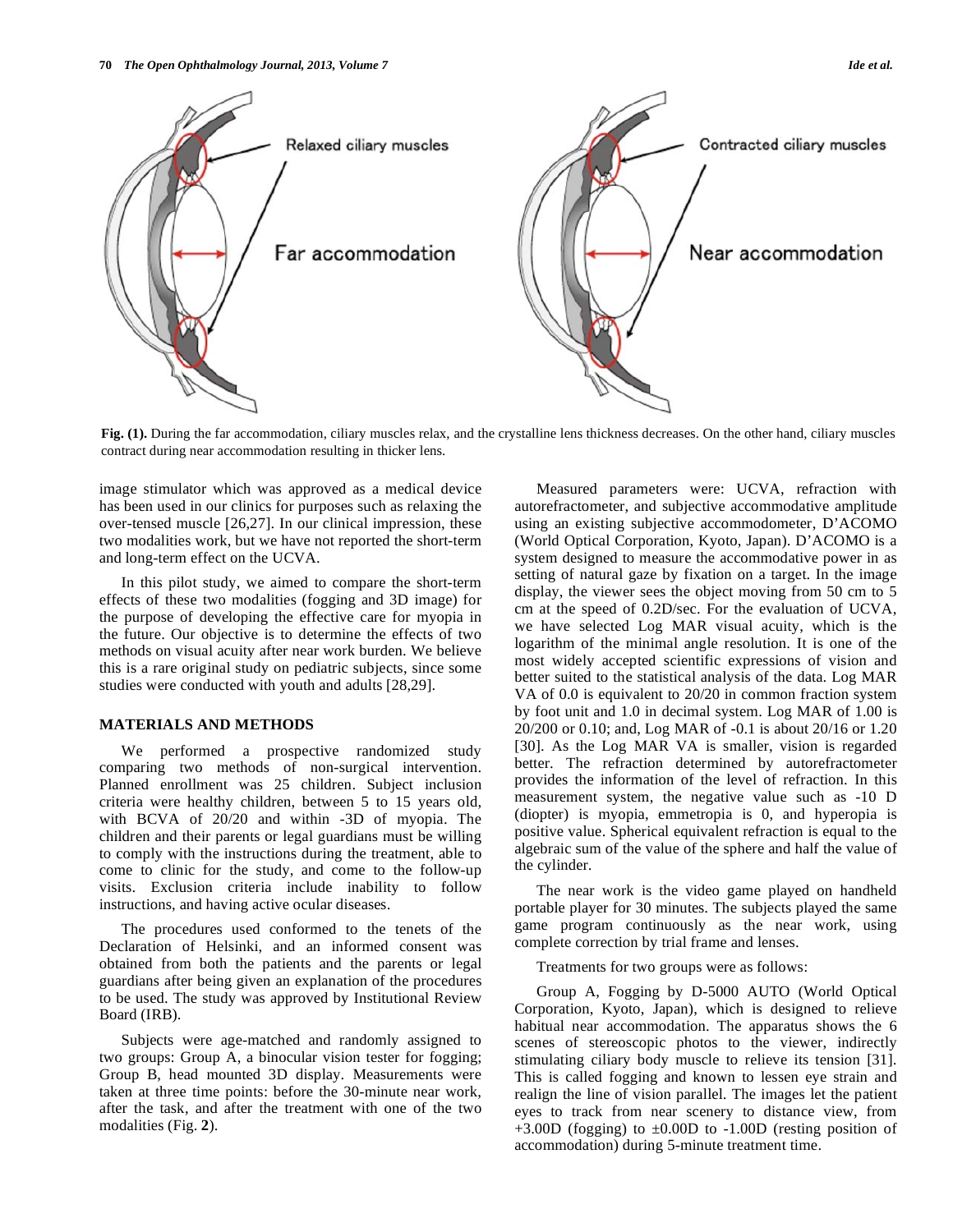

**Study Design** 

**Fig. (2).** The design of this study is a two-group randomized study, allocated subjects to either fogging or 3D viewing interventions.

# **Group B, Head Mounted 3D Display**

 Head mounted display system (HMD) Sky Crystal OLYMPUS POWER 3D (Olympus Visual Communications, Tokyo, Japan) was used (Fig. **3**). The subjects wear the goggle part as eye glasses. The system shows a video of a spherical object in the center that appears far initially then close, again move away far (Fig. **4**). The video is 10 seconds long and automatically repeats for 5-minute viewing time, which repeats distance accommodation and near accommodation, using stereoscopic image to let the patients eye track from 0.1D to 10D.

#### **Statistical Analysis**

 The data obtained from the subjects in two groups were analyzed for its change in measured parameters. To evaluate the statistical significance of the difference in the Log MAR visual acuity between the measurements one-way analysis of variance (ANOVA) was used with the Scheffé method for UCVA, between the baseline measurement and after the treatment, and after the near work and after the treatment. For the statistical analysis, we have selected Log MAR visual acuity. This is a liner scale, and one of the most frequently used visual acuity measurement with smaller number indicating better vision. The average of Log MAR visual acuity of right and left eyes of the each subject was used [32]. P value less than .05 was considered to indicate a significant difference.

### **RESULTS**

 Among all enrolled, the percentage of male was 72% (18 boys and 7 girls). In Group A, the percentage was 71.4 % (10 boys and 4 girls), and in Group B, 72.7% (8 boys and 3 girls). The average age of two groups were similar. Subjects had Log MAR UCVA ranging from -0.07 to 1.40 at the baseline. Average±SD for each groups were: 0.59±0.31 for Group A and 0.71±0.36 for Group B. There was no significant difference in the baseline UCVA between two groups  $(P=0.146, t-test, both sides)$ .

 Fig. (**5a**) shows the visual acuity at each stage and the difference between them during this experiment. Interestingly, even a short visual burden affected the visual acuity, as the measurements of mean Log MAR visual acuity of both groups increased indicating the decrease in vision. Both group showed improved vision after the treatment; however, Group B reported significant improvement of UCVA from baseline measurement before playing game of 0.71 to after the treatment of 0.64 ( $P < 0.05$ ), whereas Group A did not.

 Fig. (**5b**) shows accommodative amplitude at each stage. Group A showed significant increase after near work and treatment, indicating better vision for viewing closer objects. Group B reported no significant difference between the stages.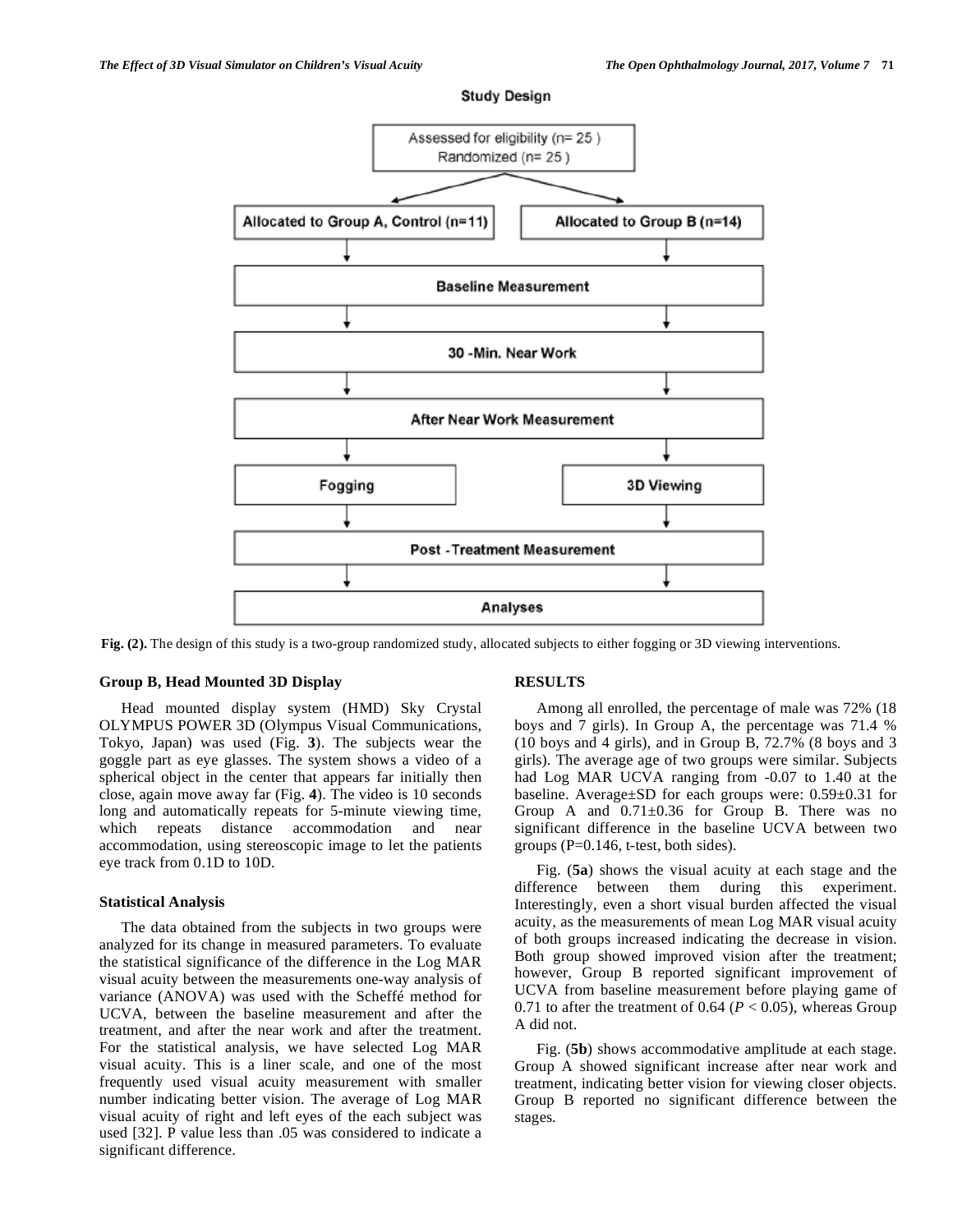

**Fig. (3).** Head mounted display system, Sky Crystal OLYMPUS POWER 3D. Manufactured by Olympus Visual Communications, Tokyo, Japan

10 seconds

Far **Near** Near **Far** 

**Fig. (4).** Images used by head mounted display system.

 Fig. (**5c**) shows the spherical equivalent refraction at each stage. Group A showed significant difference between baseline and after the treatment, but no significant difference was observed between baseline and after near work, and after near work and after treatment. Group B showed difference in refraction after near work; however, between the near work and the treatment or baseline and after the treatment did not show the significant difference.

 In the next analysis, we compared the improvements between baseline and after treatments between two treatment groups (Fig. **6a-c**). There was significant difference in UCVA improvement between Group A and Group B, with latter showing more improvement in visual acuity (Fig. **6a**). Subjective accommodative amplitude result was similar in both groups (Fig. **6b**).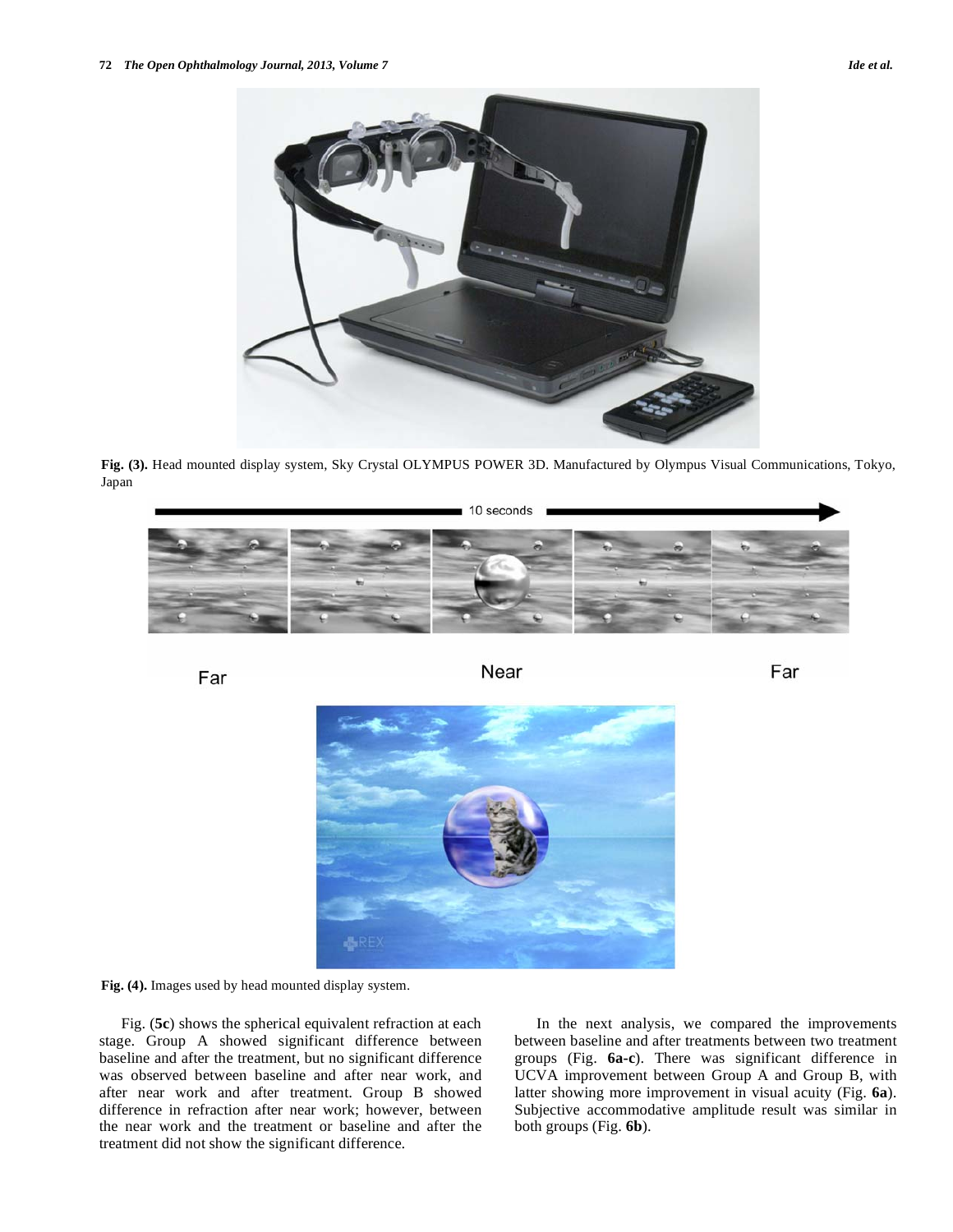

**Fig. (5a).** The mean Log MAR visual acuity measurements of both groups increased after visual burden, which means decreased vision, and patients' eyes became more myopic. Subsequent treatment by either method improved the UCVA, but at the different degree.



**Fig. (5b).** Near vision is the vision for objects 30cm form the viewer. In this normalized Diopter measurement, larger number indicates better near visual acuity. Group A subjects showed increased near vision measurements indicating the eyes were accommodated to view near objects, or became myopic, even after the treatment. Note: Diopter is the inverse of focal distance, and this is commonly used to show the degree of myopia. Normal vision, emmetropia is 0 D, meaning the image is formed on the retina. However, low myopia, which is from 0 to - 3D forms image before reaching retina, indicated by negative figure. Medium myopia is between -3D to -6D, and high myopia is -6D or less. In this graph the normalized value is used that is without negative sign.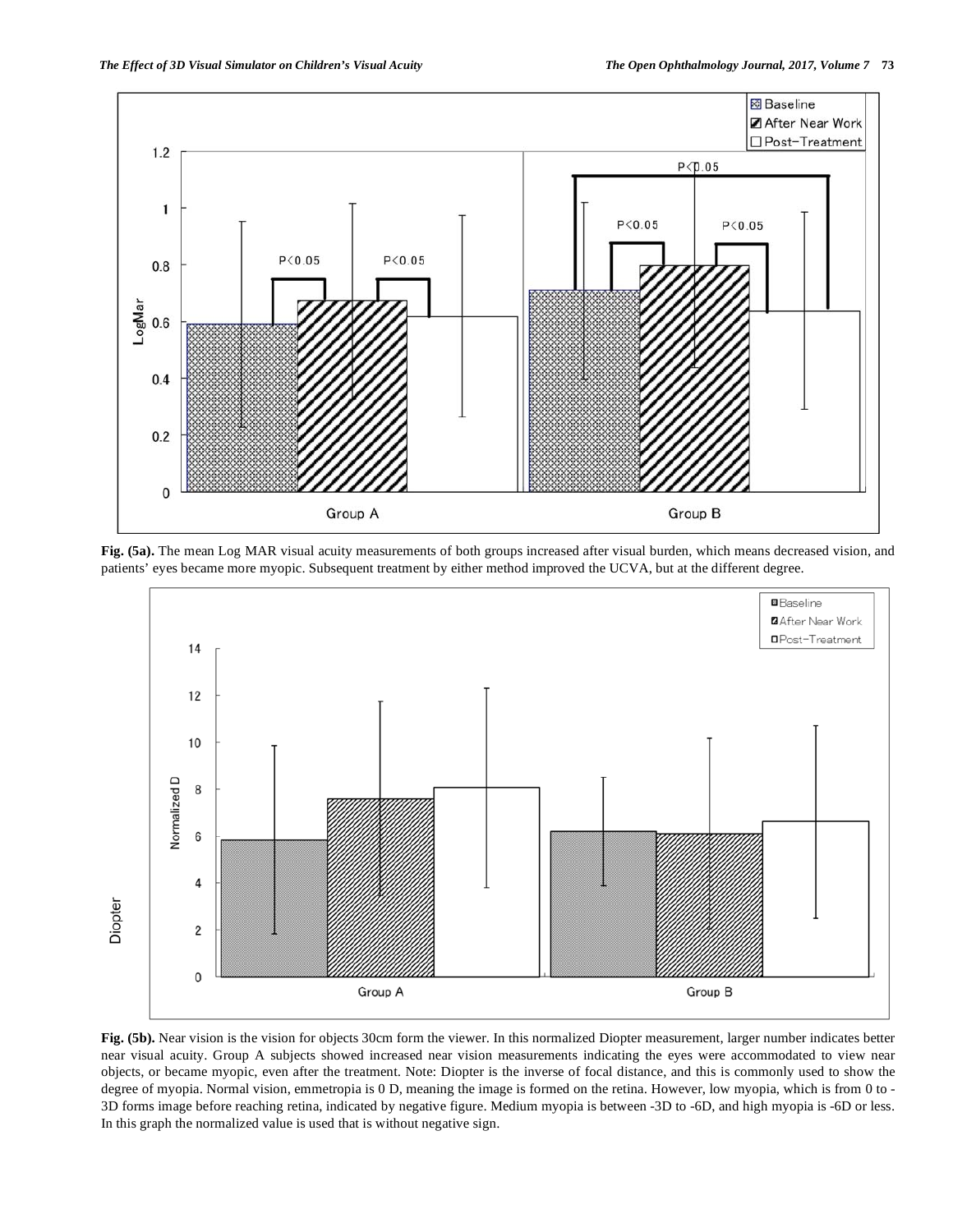



**Fig. (5c).** Decreasing value in spherical equivalent means myopic change. Although the change in refraction was small, Group A showed increased myopia. Group B did not show the difference between baseline and post-treatment despite the change in UCVA.



**Fig. (6a).** Group B had larger decrease in LogMAR visual acuity, meaning more improvement in UCVA. Significant difference was observed between two groups.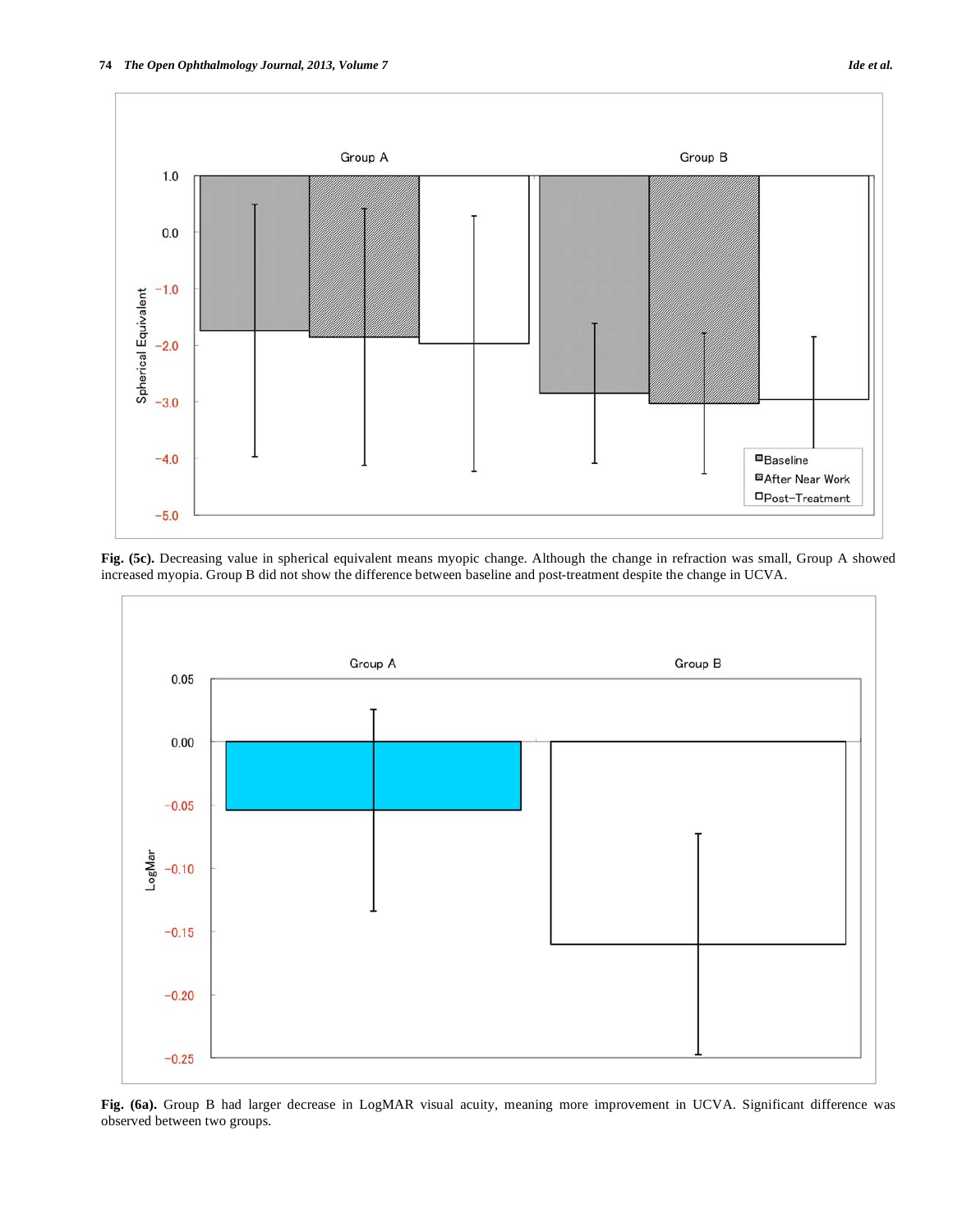

**Fig. (6b).** No substantial difference in near point measurements.



**Fig. (6c).** Refraction of the eyes changed after near work to post-treatment. The decrease in Group A shows the eyes were myopic. No significant change was observed in Group B.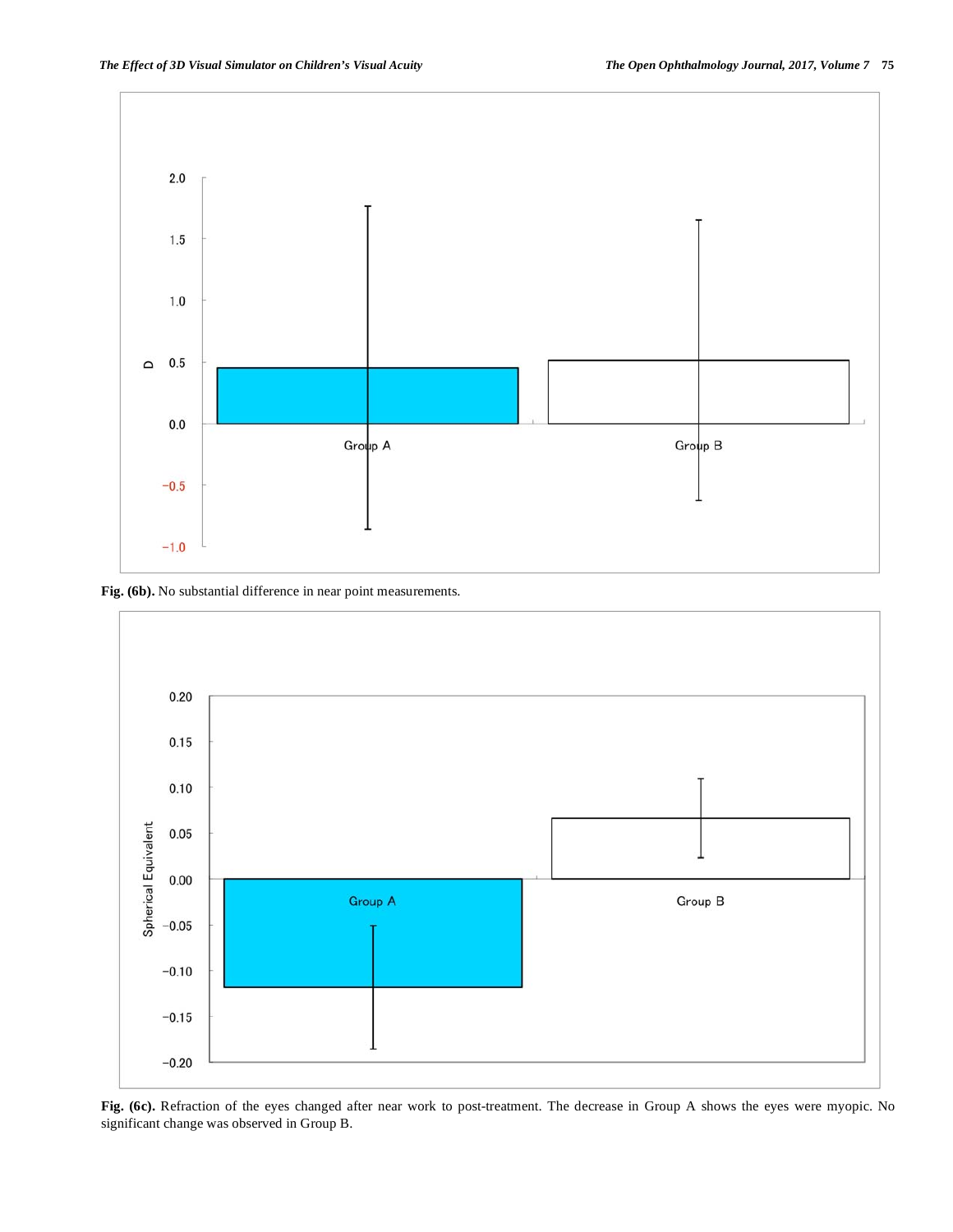# **DISCUSSION**

 Myopia is the most common reason for visual impairment among the youth and it is a complex phenomenon. Increased scleral elasticity, genetics as seen in family history, reading, computer use, life style, diet, and more factors are cited as the possible causes of myopia. As one of the factors, hypertonic contraction of ciliary muscle to increase the lens thickness is cited as one of the probable reasons for this impaired accommodation [32-35].

 Recently, a report on the evidence has suggested that central and peripheral defocus may have significant impact on the axial elongation associated with myopia development and progression [36]. In animal study model, progression of axial length is triggered with mechanical pressure on the chick eye by increased intraocular pressure [37,38]. On the other hand in human, there is an evidence suggesting the time spend outdoor may be protective and prevent myopia development [39,40]. Although this phenomenon may be species dependant, once this cascade of myopia progression is initiated, the vicious cycle starts and eyes experiences rapid progression of myopia; though, this is just one of the supposed mechanisms [8].

 Our study became possible due to the advancement of technology that offers three-dimensional and moving images, traveling between near and far, without using massive apparatus required previously. Use of the projected image is even more practical as the software technology can provide different images easily for children to view as well as adults. With such technological background, we were able to select two different methods to compare their effects on visual acuity. Due to the novelty of the technology, we could not find reliable study investigating 3D image viewing and visual acuity or refraction.

 D-5000 Auto is widely used in clinics throughout Japan for fogging, a treatment offered before examinations for eyeglass prescription to relieve habitual near accommodation. Originally, fogging is performed for the purpose of avoiding over-corrections of myopia or detecting latent hyperopia. Head-mounted 3D display used in Group B shows moving stereoscopic image by large sunglasses-like apparatus. Both were applicable even to children and we were able to perform this study and obtain data from subjects as young as 7 years old.

 As a result of our study, both treatment modalities applied after the near work visual burden were effective to improve UCVA (Fig. **5a**). We even observed significant improvement compared to the baseline and after the treatment by fogging and head mounted 3D display (Group B, Fig. **5a**).

 Fogging method did make significant changes in the UCVA after treatment, but not to the extent to improve the vision compared to the baseline (Fig. **5a**). Our analysis comparing baseline and after treatment results showed similar subjective accommodative amplitude between the groups (Fig. **6b**), but the refraction results showed hyperopic (myopic correction) tendencies by using 3D display (Fig. **6c**). Furthermore, when determining accommodative amplitude, the same device, D'ACOMO is used so that there may be some additive effect to the eyes, meaning the patient may be showing the effect of additional treatment.

 From these results, we see possibilities in using these methods to improve myopia in children and teenagers, and suggest further studies.

 Repeating distant and near accommodation with stereoscopic image, the subject can stretch or contract the muscles involved in ciliary body and lens accommodation. We also observed the different rate of vision improvements and refraction improvements: In group A, vision improvement was observe in 36% of subjects, and refraction improvement in 14%. In group B, 85% and 54%, respectively. These data show that some eyes' vision improved without the change in refraction.

 We observed in some cases with large degree of improvements in visual acuity without significant change in the refraction. The relaxation of ciliary muscle may be one of the factors behind observed improvement [41,42]. Therefore, the visual improvement may not be explained at refraction only.

 However, as a limitation of this study, the results or any improvement observed here may not reflect the full magnitude of the treatment effects. The data for this study was taken only once, after single near work and single treatment, but both methods were designed to be used regularly aiming for the long term effects. Therefore, the level of improvements in the single treatment may not be sufficient to determine the long term effect. There was difference in average refraction at the baseline between groups. In addition, the patients enrolled in this study were the children and teen agers already visiting the clinic on regular bases, for exam and other treatments. Their results may differ from virgin eyes of children from general public. We need to take the measurement error into account, especially the refraction determined by autorefractometer. The instrument induced myopia could add myopic tendency to the results, especially in young children [43,44].

 Additionally, we need to mention that there are nonresponders to any method. From our experience of offering vision improvement treatment including electrostimulation, we have seen certain numbers of patients do not receive the benefit of the therapy. Moreover, we recognize that the study populations of 5 to 15 years have very active accommodation, and non-cycloplegic measure may not be extremely reliable. There are ongoing studies for the relationship between the myopia progression and the electrostimulation as its prevention [22-25]. These studies also suggest such physiotherapy increases blood circulation and metabolism in the surrounding tissues, and normalizes nervous systems in the area treated. This can be one of the proofs that myopia is a complex phenomenon.

 Although two methods are still considered to have room for further development, our preliminary results showed improvement and prospect of new therapies since the treatment of myopia remains the prescription glasses or surgeries despite various efforts over the years.

 Long-term effect of these therapies is one of the subjects for the future investigation. However, based on these results that both methods improved patients' vision, and 3D images improved distance vision more than near vision, and fogging improved near vision more, there may be different indications for these methods.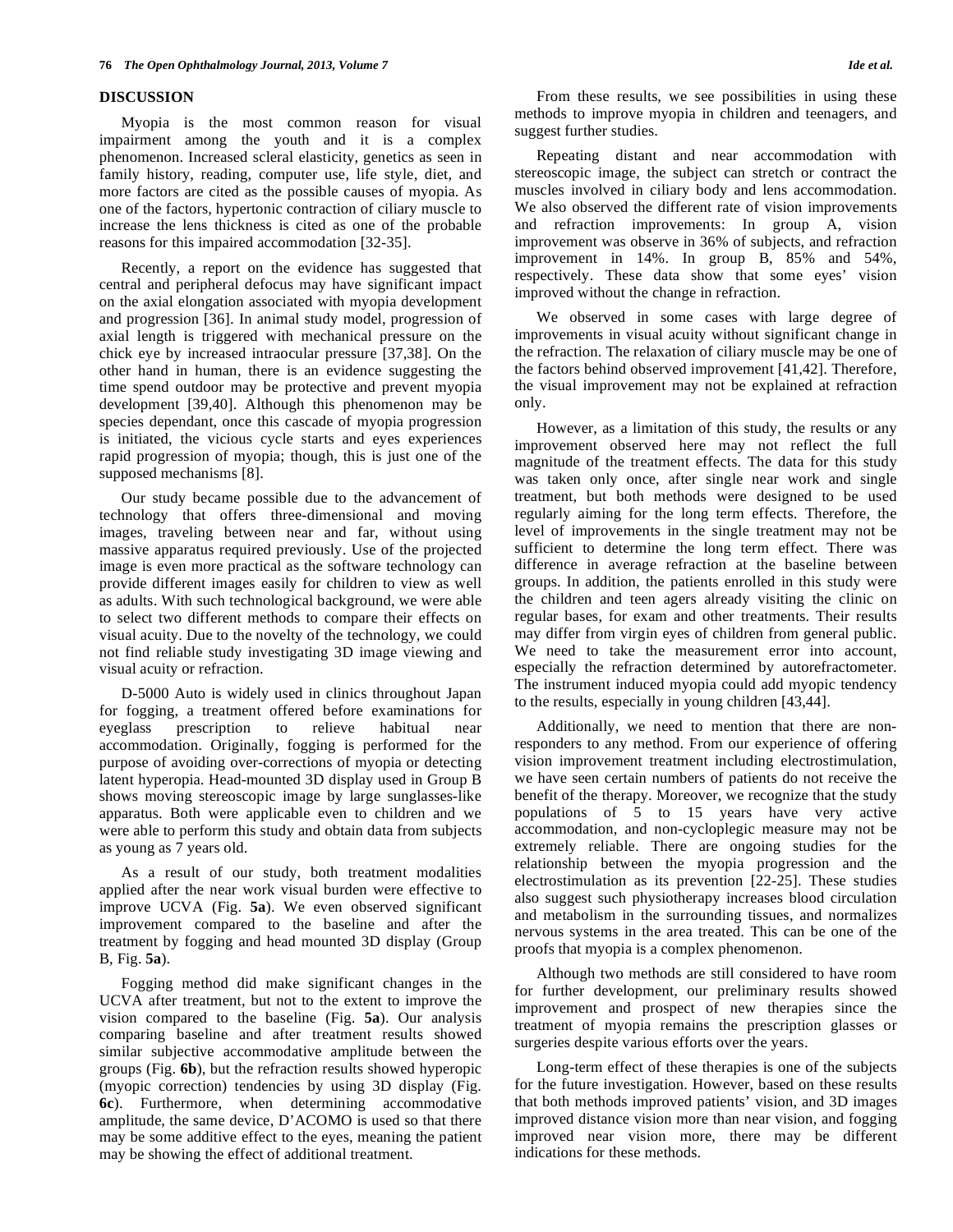### *The Effect of 3D Visual Simulator on Children's Visual Acuity The Open Ophthalmology Journal, 2017, Volume 7* **77**

 Explaining these phenomena of vision improvements are not simple; however, similar to the fact that there are still no explanation to the difference between 95% refraction *vs* UCVA curve, we think this case demonstrate this gap [45]. As explained previously, the evolution of myopia and the mechanisms of its prevention still have many unknown issues, and the gap may not be the sufficient explanation.

 Despite our general lack in knowledge, we believe our effort will give supports and encouragements to those who despair that juvenile myopia cannot be treated and only aggravate as the patient ages. In our clinical experience, we do observe the increase in visual acuity in myopic patients. The general belief that juvenile myopia being impossible to change is widespread not only among lay public, but also in the healthcare professionals as well. We are hopeful that we may be able to change this view in the future.

# **CONFLICT OF INTEREST**

 The authors confirm that this article content has no conflict of interest.

# **ACKNOWLEDGEMENTS**

 The authors thank the patients, legal guardians and the family of the patients, physicians, nurses, and administrators who participated in the study or helped us conducting the treatments and data collections.

 Prototype of Sky Crystal OLYMPUS POWER 3D was supplied by Olympus Visual Communications. D'ACOMO and D-5000 Auto (World Optical Corporation, Kyoto, Japan) are properties of Denenchofu Eye Clinic.

## **REFERENCE**

- [1] Varghese RM, Sreenivas V, Puliyel JM, Varughese S. Refractive status at birth: its relation to newborn physical parameters at birth and gestational age. PLoS One 2009; 4(2): e4469.
- [2] Kuo A, Sinatra RB, Donahue SP. Distribution of refractive error in healthy infants. J AAPOS 2003; 7(3): 174-7.
- [3] Norton TT, Siegwart JT Jr. Animal models of emmetropization: matching axial length to the focal plane. J Am Optom Assoc 1995; 66(7): 405-14.
- [4] Westall CA, Panton CM, Levin AV. Time courses for maturation of electroretinogram responses from infancy to adulthood. Doc Ophthalmol 1998-1999; 96(4): 355-79.
- [5] Mutti DO. To emmetropize or not to emmetropize? The question for hyperopic development. Optom Vis Sci 2007; 84(2): 97-102.
- [6] Atkinson J, Braddick O, Nardini M, Anker S. Infant hyperopia: detection, distribution, changes and correlates-outcomes from the cambridge infant screening programs. Optom Vis Sci 2007; 84(2): 84-96.
- [7] Vitale S, Ellwein L, Cotch MF, Ferris FL, Sperduto R. Prevalence of refractive error in the United States, 1999-2004. Arch Ophthalmol 2008; 126(8): 1111-1119.
- [8] Lawrence MS, Azar DT. Myopia and models and mechanisms of refractive error control. Ophthalmol Clin North Am 2002; 15(1): 127-33.
- [9] Nallasamy S, Paluru PC, Devoto M, *et al*. Genetic linkage study of high-grade myopia in a Hutterite population from South Dakota. Mol Vis 2007; 13: 229-36.
- [10] Lyhne N, Sjølie AK, Kyvik KO, Green A. The importance of genes and environment for ocular refraction and its determiners: a population based study among 20–45 year old twins. Br J Ophthalmol 2001; 85: 1470-76.
- [11] Taylor HR, Robin TA, Lansingh VC, Weih LM, Keeffe JE. A myopic shift in Australian Aboriginals: 1977-2000. Trans Am Ophthalmol Soc 2003; 101: 107-10.

- [12] Edwards MH, Lam CS. The epidemiology of myopia in Hong Kong. Ann Acad Med Singapore 2004; 33(1): 34-8.
- [13] He M, Zheng Y, Xiang F. Prevalence of myopia in urban and rural children in mainland China. Optom Vis Sci 2009; 86(1): 40-4.
- [14] Saw SM, Gazzard G, Au Eong KG, Tan DT. Myopia: attempts to arrest progression. Br J Ophthalmol. 2002; 86(11): 1306-11.
- [15] Allen PM, Radhakrishnan H, Rae S, *et al*. Aberration control and vision training as an effective means of improving accommodation in individuals with myopia. Invest Ophthalmol Vis Sci 2009; 50(11): 5120-9.
- [16] Rawstron JA, Burley CD, Elder MJ. A systematic review of the applicability and efficacy of eye exercises. J Pediatr Ophthalmol Strabismus 2005; 42(2): 82-8.
- [17] Liang CK, Ho TY, Li TC, *et al*. A combined therapy using stimulating auricular acupoints enhances lower-level atropine eyedrops when used for myopia control in school-aged children evaluated by a pilot randomized controlled clinical trial. Complement Ther Med 2008; 16(6): 305-10.
- [18] Chia A, Chua WH, Cheung YB, Wong WL, Lingham A, Fong A, Tan D. Atropine for the treatment of childhood myopia: safety and efficacy of 0.5%, 0.1%, and 0.01% doses (Atropine for the Treatment of Myopia 2). Ophthalmology 2012; 119(2): 347-54.
- [19] McBrien NA, Moghaddam HO, Reeder AP. Atropine reduces experimental myopia and eye enlargement *via* a nonaccommodative mechanism. Invest Ophthalmol Vis Sci 1993; 34(1): 205-15.
- [20] Benavente-Perez A, Nour A, Troilo D. The effect of simultaneous negative and positive defocus on eye growth and development of refractive state in marmosets. Invest Ophthalmol Vis Sci 2012; 53(10): 6479-87.
- [21] Gwiazda J. Treatment options for myopia. Optom Vis Sci 2009; 86(6): 624-8.
- [22] Ponomarchuk VS, Degtyarenko TV, Chaura AG, Lavrenko AN, Reshetnyak VB. Mechanisms responsible for the curative effect of phosphen-electrostimulation. Neurophysiology 1998; 30(6): 431-4.
- [23] Degtyarenko TV, Ponomarchuk VS, Chaura AG. Dependence of the Curative Effects of Phosphene Electrostimulation on Its Frequency in Patients with Myopia. Neurophysiology 2002; 34(6): 462-7.
- [24] Degtyarenko TV, Boichouk IM, Chaura AG. Changes in visual evoked potentials after phosphene electrostimulation in children suffering from myopia. Neurophysiology 2008; 40(3): 228-35.
- [25] Walline JJ, Lindsley K, Vedula SS, Cotter SA, Mutti DO, Twelker JD. Interventions to slow progression of myopia in children. Cochrane Database Syst Rev 2011; 12:CD004916.
- [26] Shiomi T, Uemoto K, Kojima T, *et al*. Simultaneous measurement of lens accommodation and convergence in natural and artificial 3D vision. J SID 2013. DOI#:10.1002/jsid.156.
- [27] Takada H, Matsuura Y, Miyao M. Effectiveness of new technology to compose stereoscopic movies, In "Depth Map and 3D Imaging Applications: Algorithms and Technologies", Malik AS, Choi TS, Nisar H, Eds. IGI Global, Hershey, PA, USA, Chapter 15, 2011. DOI#:10.4018/978-1-61350-326-3.
- [28] Sugiura A, Miyao M, Yamamoto T, Takada H. Effect of strategic accommodation training by wide stereoscopic movie presentation on myopic young people of visual acuity and asthenopia. Displays 2011; 32(4): 219-24.
- [29] Takada M, Miyao M, Satoh M, Yoshikawa K, Matsuura Y, Takada H. Effect of accommodation training on visual function of visual inspection workers and middle-aged people. J Sport Med Doping Stud 2012; 2(3). DOI#: 10.4172/2161-0673.1000112.
- [30] Ricci F, Cedrone C, Cerulli L. Standardized measurement of visual acuity. Ophthalmic Epidemiol 1998; 5(1): 41-53.
- [31] Product information of D-5000 AUTO by World Optical Corporation, Kyoto, Japan. http://www.woc.co.jp/product/d5000.ht ml [Accessed: April 2, 2013].
- [32] Holladay JT. Proper method for calculating average visual acuity. J Refract Surg 1997; 13(4): 388-91.
- [33] GilmartingB. A Review of the role of sympathetic innervations of the ciliary muscle in ocular accommodation. Ophthalmic Physiol Opt 1986; 6(1): 23-37.
- [34] Gilmartin B, Bullimore MA. Adaptation of tonic accomodation to sustained visual tasks in emmetropia and late-onset myopia. Optom Vis Sci 1991; 68(1): 22-6.